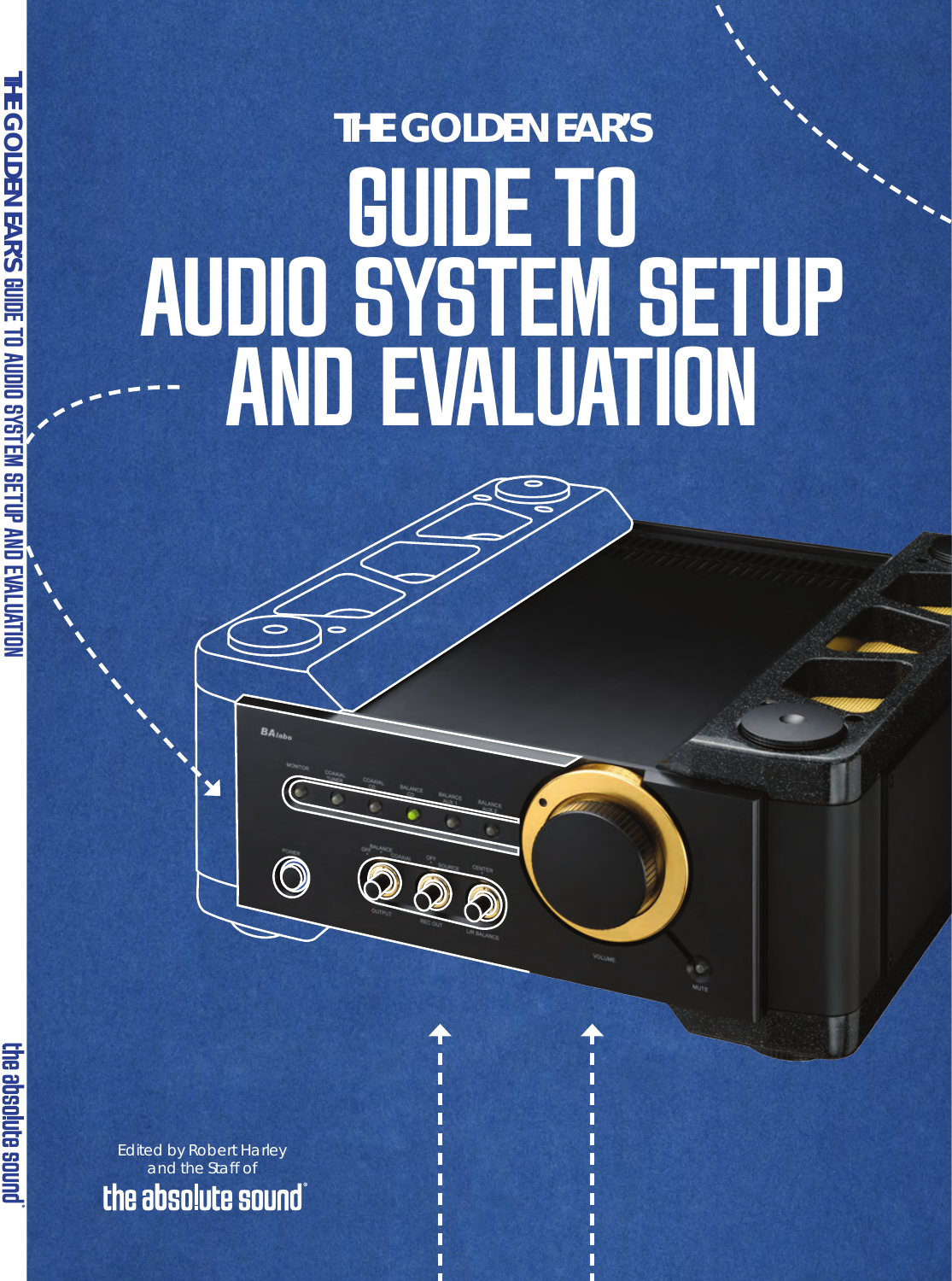# **Technical Background: Acoustics**

# Evaluating Room Acoustics

## Norman Varney, *AV RoomService*

Every room sounds unique. It is as individual as the human voice, a fingerprint, or a signature. Evaluating the acoustics of a room entails what we refer to as "characterizing" the room. As sound energy impinges on an object, the object moves. Each object transfers energy uniquely regarding the amount of energy and at what frequencies it absorbs or reflects. Room walls and furnishings interact with the original signal by means of their resonances and their reflective and absorptive properties, which become constructive and destructive to the direct signal. Sound energy, emitted by a source such as a loudspeaker, is absorbed, reflected, and scattered within the room until the energy is eventually converted to heat. Rates of energy dissipation within the room are controlled by the room size, its construction and furnishings, along with the positions of the listener and the speakers, and their amplitude. The room has the final say in the playback quality presented to our ears.

Characterizing the room can be as simple as subjectively judging it as live or dead, fast or slow, etc. From a scientific approach, it means using instrumentation to collect data from different forms of sound energy, and then comparing it to psychoacoustic criteria or a standard. The same size room will have different criteria depending on its function. For example, a conference room will require shorter reverberation times at different frequency bands than a music practice room. Some of the data collected is meaningful and some is not. There is also meaningful data that we cannot collect via today's instrumentation, such as those that define soundstage depth, image size, etc. Our ears are in most cases still our best tools for evaluations. Instrumentation just helps us to categorize, record, and compare without bias.

Psychoacoustics is still in its infancy and there is much to be learned. Quite a lot is known regarding how humans sense sound (i.e., frequency response, loudness, location, types of distortion, etc.), but less is understood concerning how we recognize and process sound cognitively and how it triggers our emotions.

Why be interested in audio? To get closer to the artistic intent for better understanding and enjoyment. In order to achieve this, timbre, soundstage, and dynamics must be accurate. Each of us has our own audio references stored in mind. They can vary in quality from person to person. People differ in their tolerance of certain types of distortion, and in preferences for bass, dynamics, perspective distance, etc. Our personal references are developed, created by motivation and established by learning, experience, and the quality we've been exposed to. The quickest way to developing quality references is by exposing yourself to "unplugged" musical events. Such events are often available at little or no costs in your local neighborhood. You may think your system is pretty great until you get a reality check from a church choir.

When I evaluate a two-channel or home-theater system, I first listen to it with recordings that I am vary familiar with. Some I've continued to use for decades. I listen for distortions to the original recorded signals, what's standing out or what's obscured. I am actually evaluating the entire electroacoustical system, but for the sake of this article, I am listening to the influences of the room on the recording, rather than say, the influences of the amplifier. Ideally, I won't hear the room; however, there is a room in the system and its attributes are unavoidable. My ears will tell me what needs to be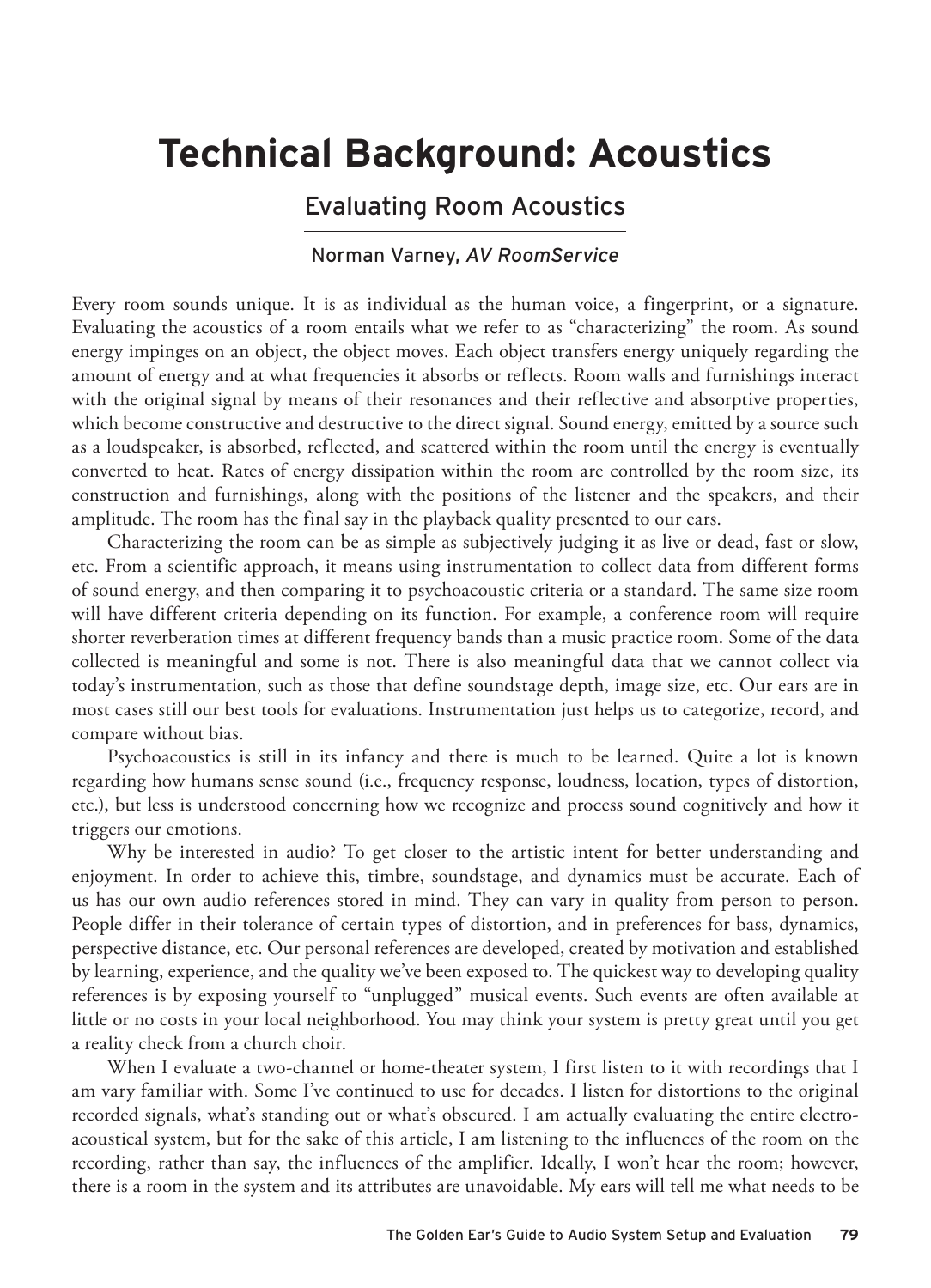addressed, adjusted, or investigated via instrumentation. It then becomes a matter of prioritizing how audible the distortions are versus how addressable they are, given the many possible constraints such as budget, space, construction, décor, etc.

Audio performance design philosophy should be prioritized in the following order:

- **1. Setup.** This has to do with how the listener is oriented to the loudspeakers and how both are positioned within the room. A stereo boom box is not stereo unless your head is oriented correctly in front of it.
- **2. Calibration.** The signal must be adjusted to meet electrical standards and to be as pure, linear, symmetrical, and repeatable as possible.
- **3. Acoustics.** Noise control and sound-quality issues are maximized.
- **4. Electronics.** The remaining budget is spent on the quality of the equipment.

Though most consumers don't follow this approach, it offers the best performance value. I can't tell you the number of times I've encountered the investment of state-of-the-art electronics set up

poorly in a bad environment. The system doesn't have a chance to perform to its full potential. A mid-fi system set up right in a decent room will beat it every time.

# **What to listen for when evaluating a room acoustically?**

I'm not listening to the equipment *per se* (driver phase, channel balance, etc.), but rather how the room reacts to the stimulus of the equipment energizing it.

> **1. Noise Floor.** Sound quality begins with noise control. Performed with the equipment powered up and the gain at reference level, the noise floor determines the possible dynamic range and the lowlevel resolution limits. This is about isolation and what comprises the ambient noise floor. Can you detect outside traffic, footfalls, equipment fans, HVAC, transformer hum, electronic signal-to-noise, etc.? Can you hear yourself blink? If not, you may be missing some information. A good noise floor would be a Noise Criteria Curve rating of NC 20 or below. A



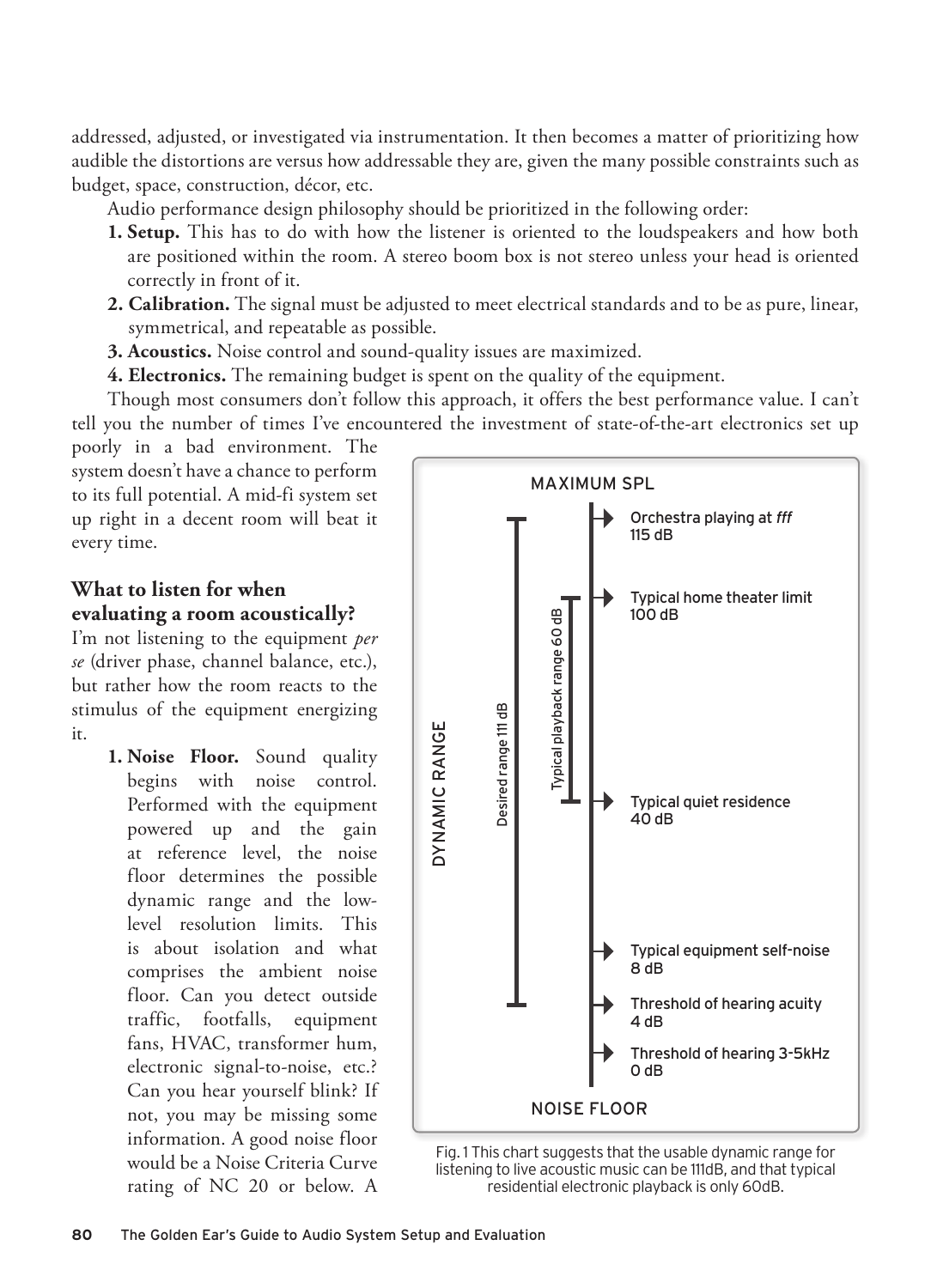typical private residence would be a NC 25–30 *without* the HVAC on. Noise can mask details in timbre, dynamics, soundstage, etc., as well as be a distraction.

**2. First Order Reflections.** Meaning the first reflection of each speaker off of each room surface. The left speaker signal will arrive at the listener's ear first directly, then likely, there will be a reflection arrival from the left wall, then the floor, then the ceiling, then the front wall, then the right wall and finally from the rear wall. That's six reflections arriving at different times behind the original and also colliding with new direct signals. Multiply that by the number of additional speakers in the system. Then add the second-order reflections, the third, etc. You can imagine how obscured and altered the original signal becomes. It turns out that if you absorb or diffuse these first reflections, you gain huge dividends in better sound quality, especially for timbre and spatial cues.



Fig. 2 Shows first order reflections for two speakers, on the walls only. If we don't treat these 1st reflections, we would have 2nd, 3rd, etc. Black lines indicate direct sound.

**3. Reverberation.** Probably the most recognizable characteristic of the room. People can easily understand descriptors such as "live" or "dead"—"harsh" for rooms with longer decay times in the upper octaves, and "boomy" for rooms with lingering lower octaves. These general reverberation qualities can be determined by just holding a conversation in the room. However, to really hear the impact on the recording, more bandwidth and changes in amplitude are needed. The source should be the playback system itself, and the audio observer should be located in the listening zone, principally the sweet spot. I prefer reverberation times between 0.25–0.35 seconds from about 125Hz to 20kHz, with a slightly longer decay below 125Hz. *(See Fig. 3)*. I want to hear the recorded ambience, not the room's. Reverberation can distort and mask details in timbre,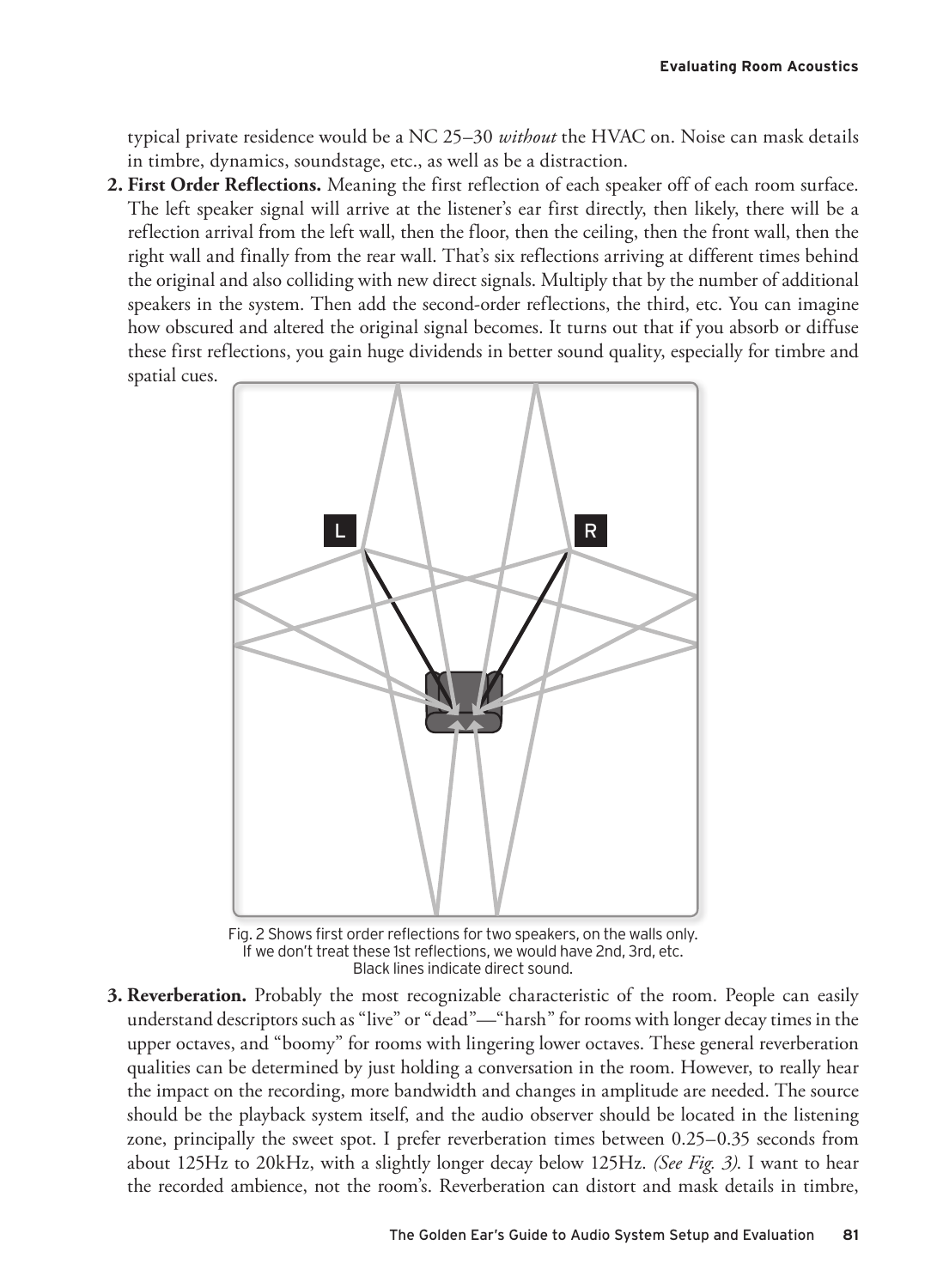dynamics, soundstage, etc.

- **a. Short Reverb.** In general, this is good, but I often run into rooms that have been treated with too much absorption in the mid and high frequency range and none below about 500Hz, leaving them spectrally unbalanced. *(See Fig. 3)*. Such rooms sound and feel very unnatural and are uncomfortable to be in. Bass hang makes the low-end muddy, while everything above seems to be sucked away like a vacuum, killing dynamics due to lack of support. More amplifier power is needed, and yet the differences in amplitude are difficult to detect.
- **b. Long reverb.** Typical rooms throw a blanket of lingering sound over newly introduced sounds, inhibiting their detection. Too much support also means restricted dynamics, and a room with lots of hard surfaces exacerbates the problem further. Sound builds up faster than it can be absorbed until an equilibrium is achieved between the direct sound field and the reverberant sound field. Each room has a unique density of sound energy at this point of equilibrium, which limits the possible perceived dynamic range. Obviously, reverberation distorts frequency and time, as well as energy, reeking havoc on dynamics, timbre, localization, and intelligibility.
- **c. Reverberation from another area.** This is often found in multimedia rooms that have open floor plans. Hearing delayed sound returning from an adjacent room can be very annoying. Clap your hands to hear how much of a problem this may be.
- **d. Linear decay.** We want neutral, natural-sounding rooms, not unique ones. We don't want to hear the Beacon Theater along with Joe's listening room. This means that the room's reverberation times must decay at a linear rate across the entire audible bandwidth. Also, it must do so in a controlled window of time. It turns out "psychoacoustically" that we need to detect some presence of room sound because we are conditioned that this is normal. When we don't, as in an anechoic room, we are uncomfortable, even ill, because the brain is alarmed by the fact that what our eyes see, compared to what our ears hear, don't equate. This phenomenon means that we must also allow for a slightly longer decay rate below around 125Hz, about B2 on the piano. *(See Fig. 3)*. Note that when we are out in an open field, with no reflective surfaces, sound seems and feels normal.



#### Reverberation times

**82** The Golden Ear's Guide to Audio System Setup and Evaluation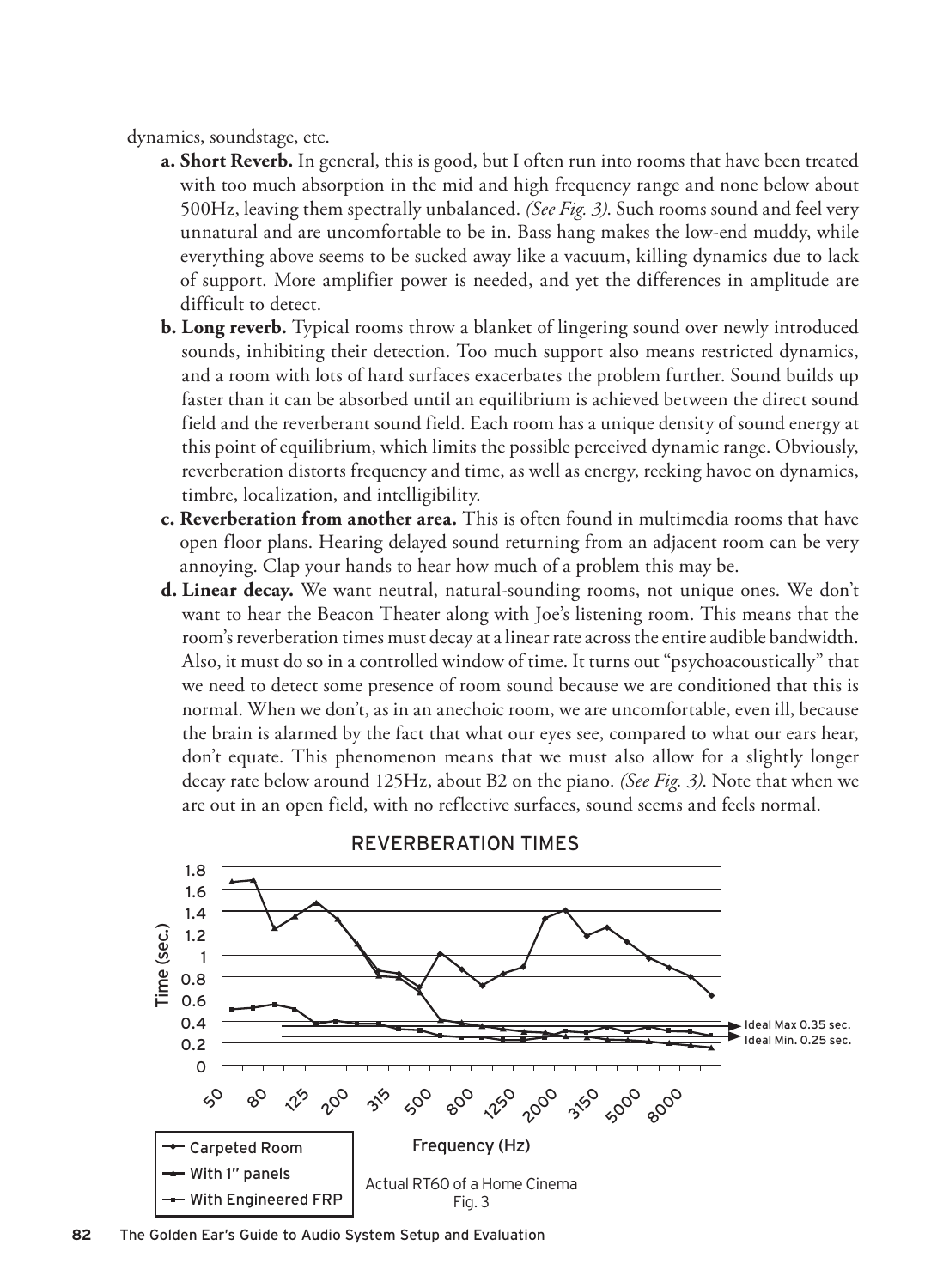The top line represents the room typically furnished. Note the sonic "signature."

The next lower line represents *optimum* 1" fiberglass panels. Usually we would see more area treated, resulting in yet a steeper dive than shown here. Consequently, this treatment over damps above 500Hz and does not address below 500Hz. The lower line represents application of an engineered, broadband acoustic treatment system.

**4. Flutter echoes.** These are a series of equally spaced echoes of rapid succession, reflected geometrically between the speaker, two parallel room surfaces, and the listener.



# Flutter echo impulse response

- **5. Room modes.** Low-frequency room resonances dictated by the length, width, and height of the room and creating high and low pressure points resulting in non-linear bass response. All rooms have modes. Rooms that offer even distribution of mode frequencies sound best. Avoid placing speakers and listeners in problematic areas, especially corners.
- **6. Cavity resonances.** Just about any object, especially a three- or four-sided container of air, can become excited when its resonant frequency is played into it. Floors, walls, and ceilings are notorious for this. Just hit your fist between the studs of your wall and hear a bass drum boom in the room. Typical construction methods will store sympathetic energy and then release it back into the room later in time. This makes the room sound very slow, muddy, and nonlinear. Large membranes, like windows, can also resonate sympathetically with the soundtrack and play back into the room.
- **7. Boundary effects.** These are constructive and destructive interferences which have to do with room surface reflections and resonances, and how far away the speakers and the listeners are from the boundaries of the room. The further away, the less energy transferred to the boundary and then to the listener, and therefore, the less audible the effects. These distortions are the result of energy exciting the room and then returning later in time to interfere with the direct signal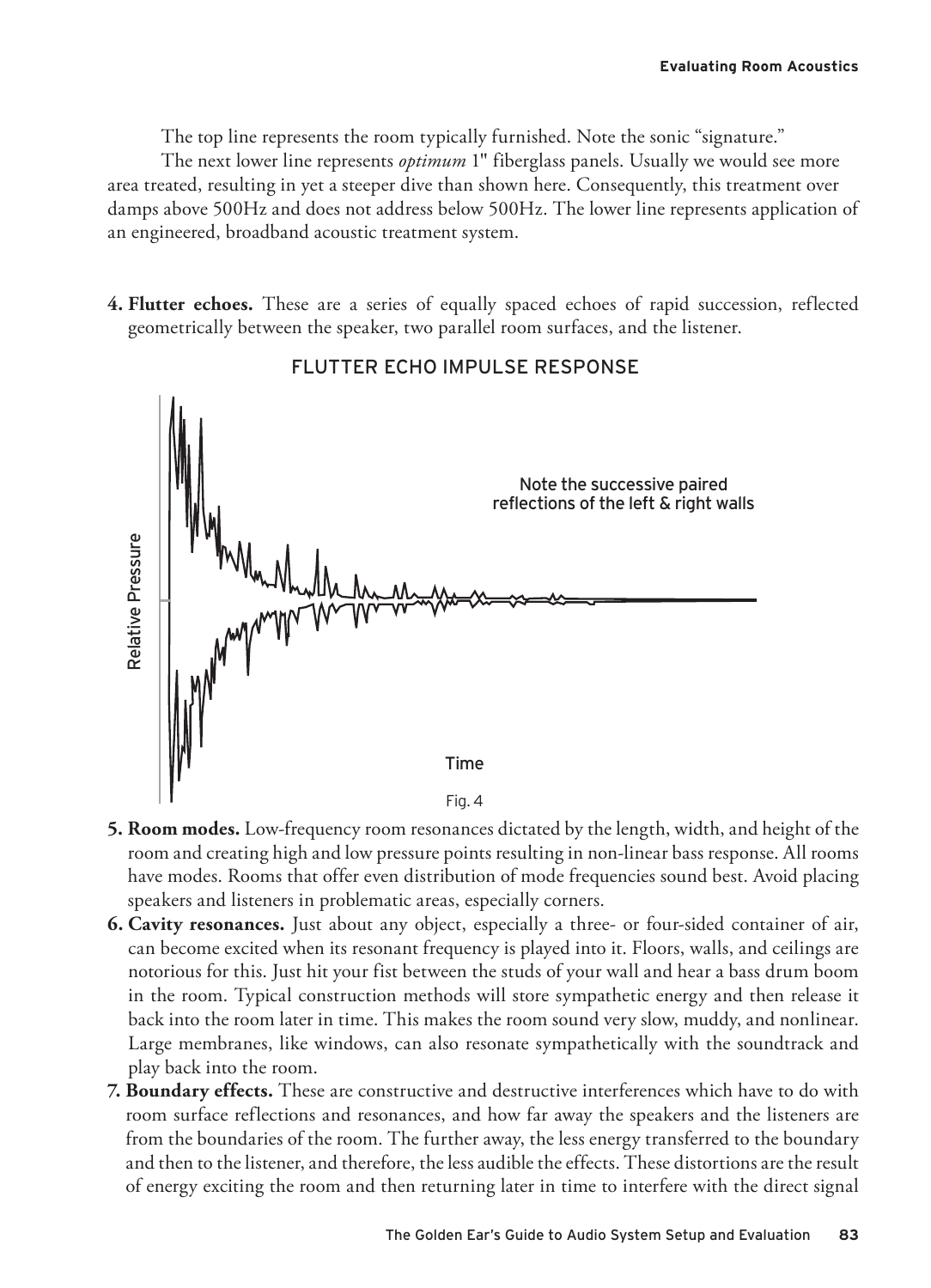from the speakers. Ideally, the speaker/listener interaction with the room is inaudible. There are two types of boundary distortions: a) *reflections* from sound energy reflecting off of large surfaces back into the room; b) *resonances* from low-frequency standing waves (room modes) that are created by parallel room surfaces and/or from cavities of poor construction methods, or from room furnishings, all of which can produce non-linear low-frequency response. These two types of time, energy, and frequency distortions cause the following anomalies: spatial localization shifts; timbre distortions; loss in articulation; loss in dynamics.

- **8. Buzzes and rattles.** Annoying vibrations heard coming from energy-excited room construction or furnishings.
- **9. Auditory scene.** A good soundstage presents realistic spatial cues of the width, depth, and even the height of the recording. Sound should appear from beyond the speakers and seem solid and holographic, without voids or meandering voices. Instruments should sound clearly individual in their space and easy to focus on. Instrumental voices should also sound realistic in size and weight. The location of the speakers should not be obvious. A great system set-up can be destroyed by room interferences making it sound flat, congested and muddled. I listen for:

**a.** Localization

**1.** Direction

**2.** Distance

**b.** Soundstage

**1.** Size

**2.** Solidity

**c.** Timbre

**1.** Naturalness

- **2.** Image size
- **10. Speed.** A room whose construction design has the proper balance of mass and low-frequency absorption and damping is fast and articulate. This means no muddy bass and no masking of low-level details. A room's speed opens up the dynamics of the recording and makes listening much more enjoyable. Macro- and micro-dynamics are especially important in the expression of music. Without it, music is basically melody and rhythm, and sounds very impersonal.
- **11. Articulation and intelligibility.** Defined by room reverberation times and resonances, this is about definition and clarity, resolution and dynamics. Are the bass player's notes distinctive, or do they all run together? Can I understand the dialogue, or is it difficult to distinguish between words like bad, bath, bat, etc.?

Though humans are good at auditory adaptation, when the acoustic environment is well controlled, it allows the music to happen freely without all the extraneous distractions that make our brains work harder. To make sense of, or to believe in what we are hearing, the primary auditory cortex must be selective about which audio features to reduce neuron action to and which to enhance for further processing by moving the data on to the secondary audio cortex. This is where relational modeling from our aural memories occurs. When this work of suppression and filling in of data is relieved, we become more easily captivated and immersed in the music, rather than the sound. When the acoustic environment is beautiful, you'll find me in my zone, either tapping my feet or with tears in my eyes.

# **Using test instrumentation for evaluating room acoustics**

Again, not paying attention to equipment setup but only to how the room behaves when sound energy impinges upon it, there are many acoustical tests which can be performed in order to establish the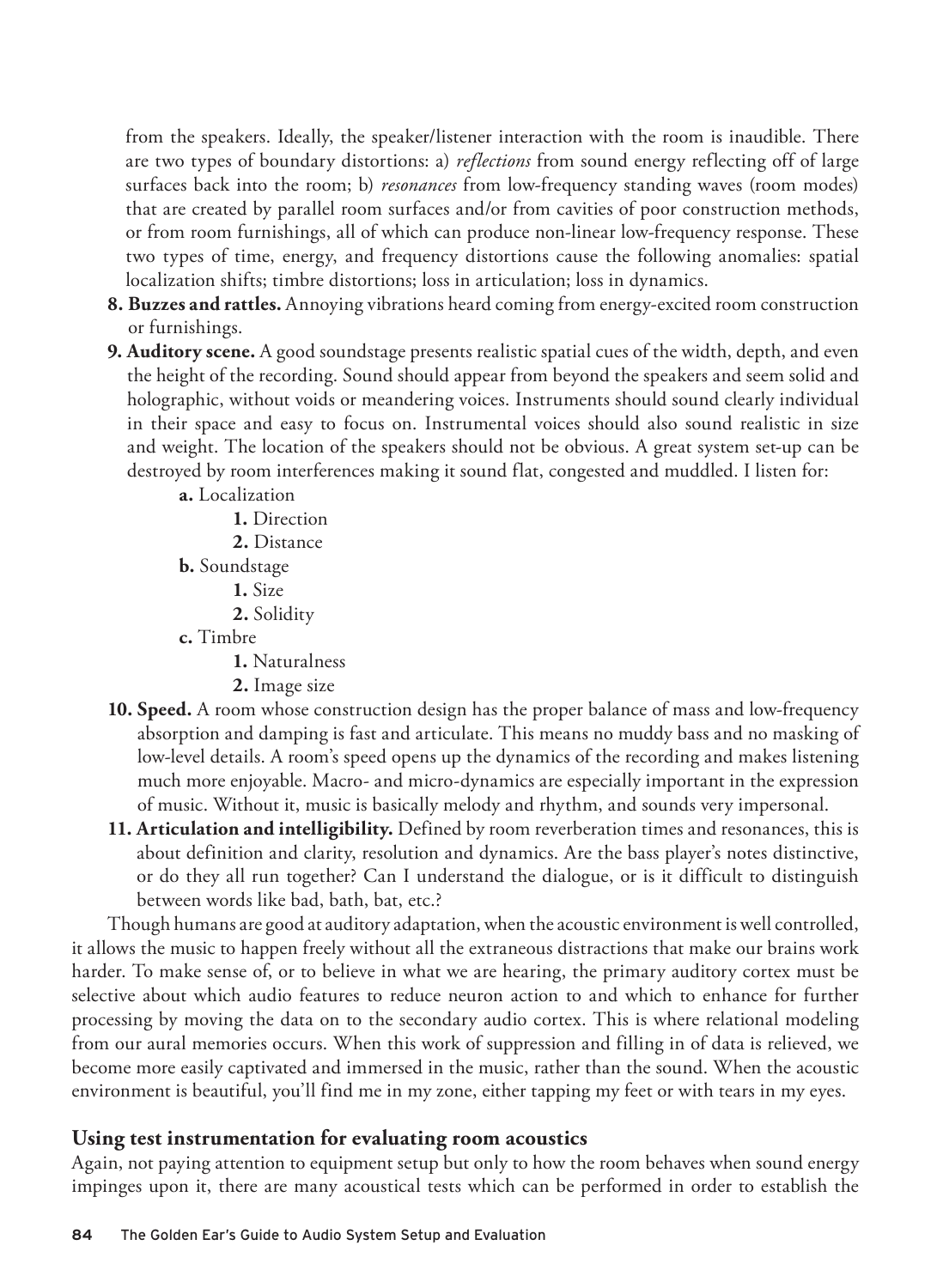different sound quality characteristics of the room. They can then be used to evaluate performance objectives against standards, as well as to analyze problems for further investigation, and compare or confirm solutions. The test instruments are designed to measure time, frequency, and/or energy portions of sound. At this point in technology there are still many sound attributes that only our ear/brain system is good at deciphering, for example, depth of image, naturalness, etc. With some exceptions, these tests are best performed using the actual playback system as the source for generating the test signals to be recorded. This way the complete interacting playback chain is being weighed regarding performance.

**1. Noise floor.** A method for evaluating and rating the noise floor by measuring and then plotting the results onto tables of Noise Criteria (NC) Curves. A set of spectral curves is used to obtain a single number rating describing the "noisiness" of environments. NC, or RC, is typically used to rate the relative loudness of ventilation systems, but is also handy for characterizing frequency and amplitude noise from fans, external sources, etc. The lower the NC rating, the quieter the noise floor *(See Fig. 5)*.







#### Fig. 5

**2. Sound transmission.** A partition (wall, floor, or ceiling) does more than absorb or reflect sound energy, it transmits it as well. Because noise is a two-way street, it may be important to determine the characteristics of an existing partition in order to understand what is needed to mitigate potential problems. The Field STC test is designed to measure sound isolation between two spaces. The higher the STC rating, the better the isolation.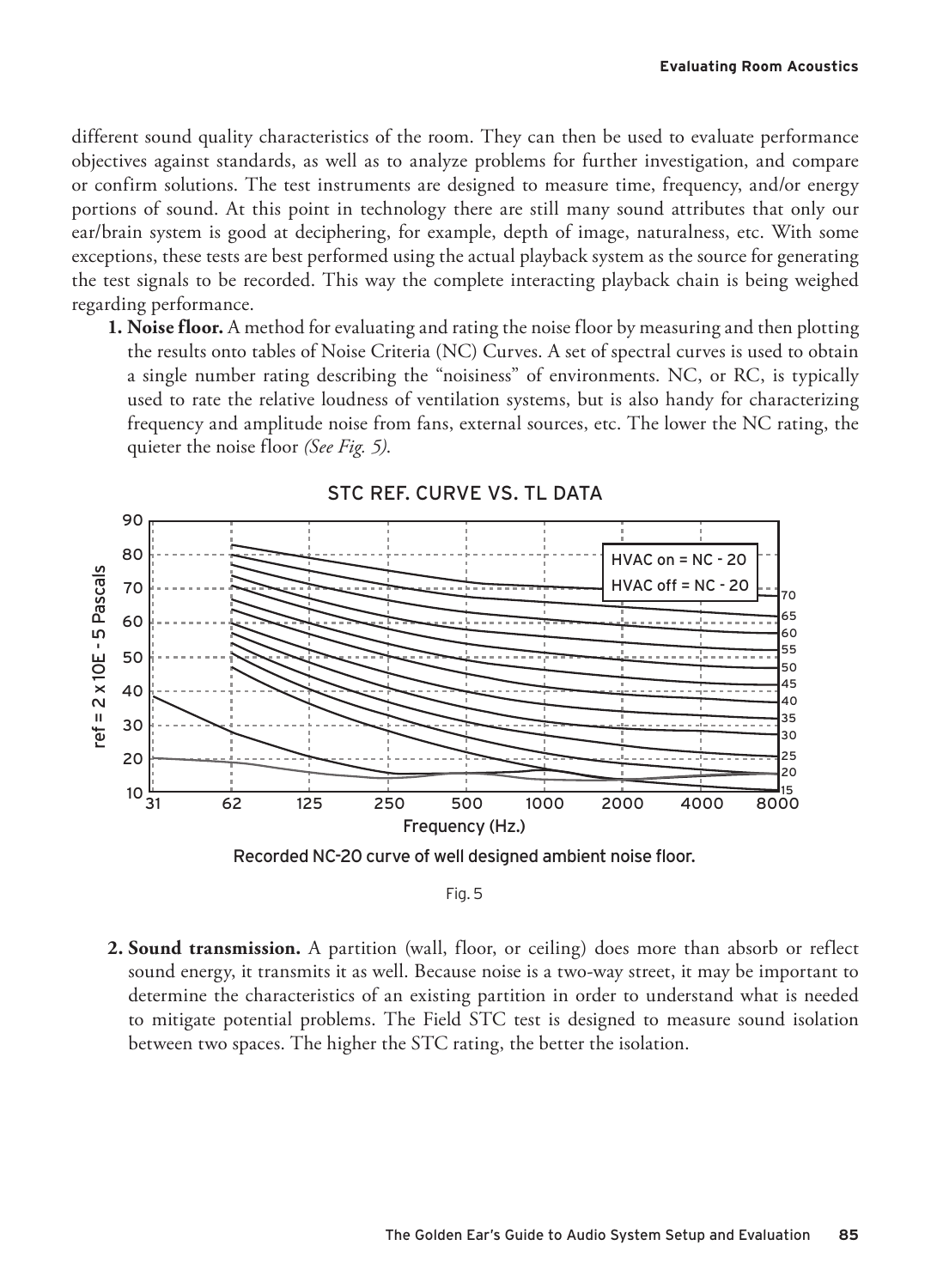

Standard 2 x 4 stud construction w/o insulation = STC 35.

|  | a. | $\sim$ |
|--|----|--------|

**3. Room modes/resonances.** A gated sweep from about 16-400Hz plots and reveals slurring frequencies where bass articulation is poor. Location of both the microphone and the loudspeaker impact the results.



# Sound Analyzer

Before and after FRP acoustical treatment

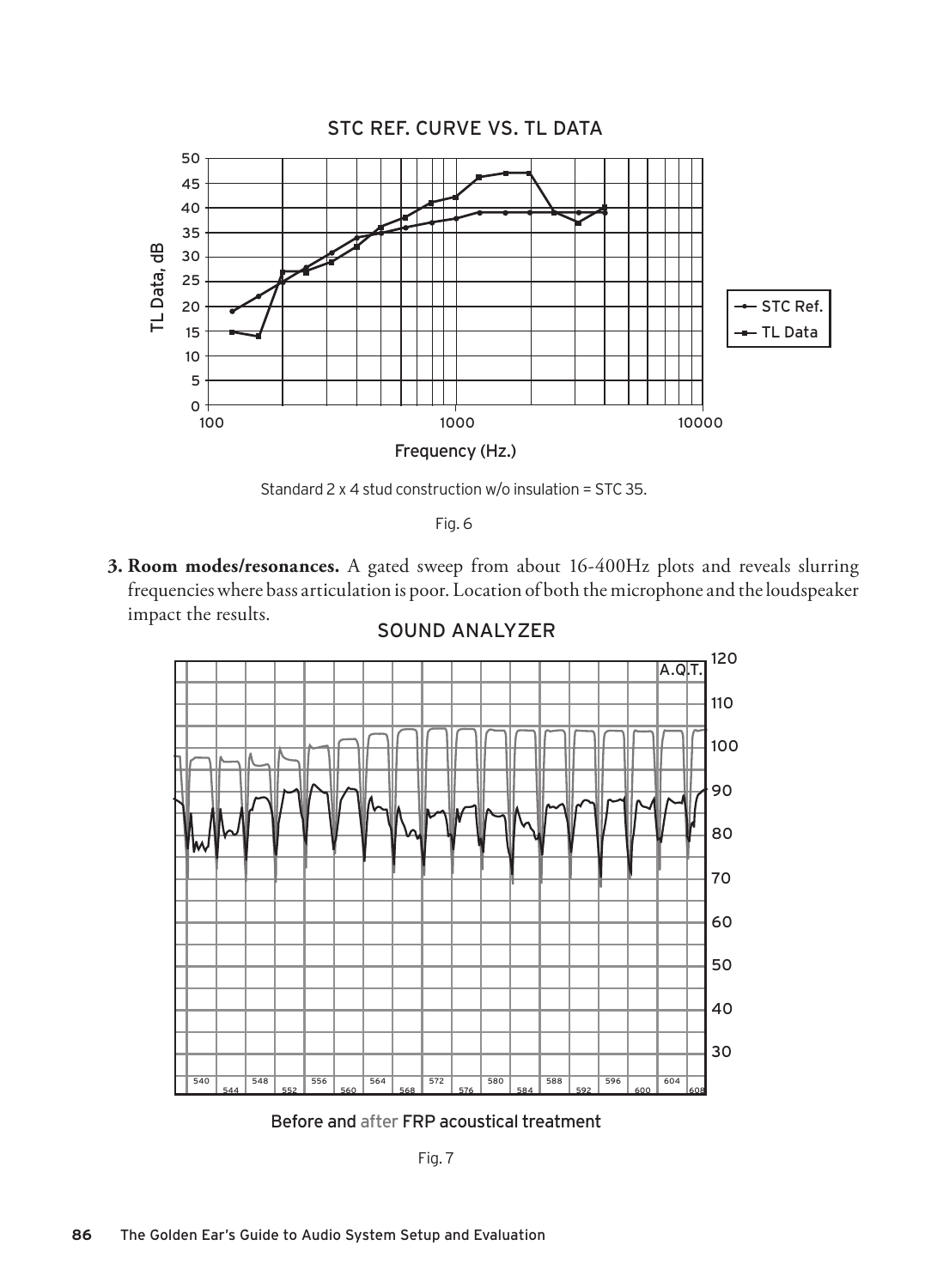- **4. Pink noise.** By using band-limited pink noise, several meaningful insights into room behavior can be quickly observed. I'll use two different noise-shaped bands with energy 6dB down at the octaves. One centered around 6kHz to help determine reflection anomalies from odd-shaped areas like alcoves, and another centered around 125Hz to distinguish bass reflections.
- **5. Reflections/flutter echo.** By controlling how big the time window is, it is possible to plot polar energy-time curves and discover where first-, second-, third- order reflections are located in the room from the source-surface-receiver geometric path.
- **6. Reverberation times.** Energy-time curves to plot sound energy decay rates at different octave band centers. Typically, at least three decays from at least three positions in the room are averaged together to represent the room's decay times.
- **7. Speech intelligibility.** Speech Transmission Index (STI) and the Rapid Speech Transmission Index (RSTI) are measurements of speech intelligibility or understandability in the listening environment.



Fig. 8

- **8. Buzzes, rattles, and vibrations.** A tone generator slowly swept manually from about 20Hz to 5kHz around 100dB SPL can reveal noises from construction and furnishings that need to be addressed.
- **9. Room frequency response.** Used mainly to confirm or document what is heard. I'll use this to compare improvements with overlays. It is also helpful in determining how applicable electronic equalization may be for the room. If it is subtle enough, EQ might be the cheapest fix. However, it may reveal problems that are beyond the help of any EQ or DSP.